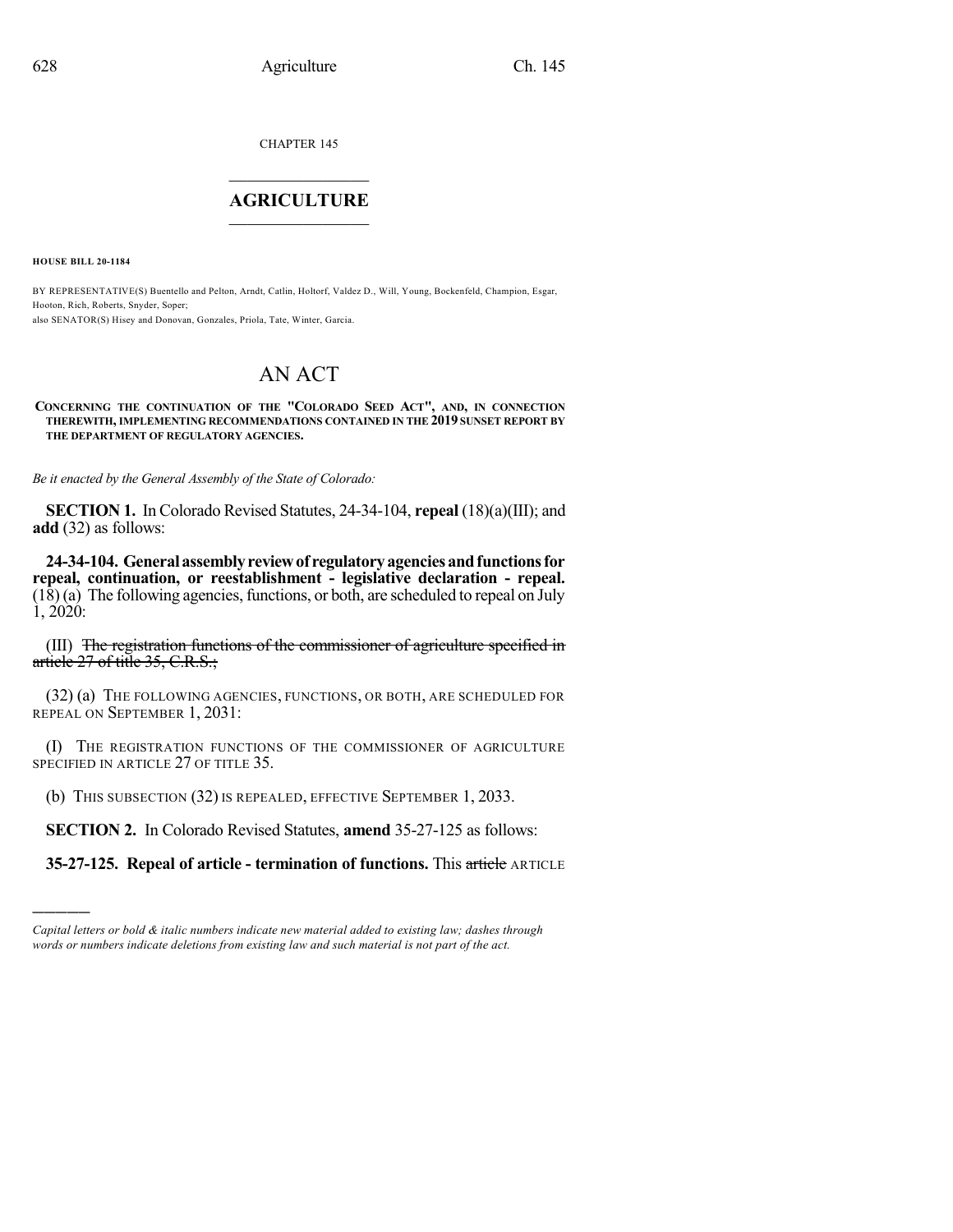## Ch. 145 Agriculture 629

27 is repealed, effective July 1, 2020. Prior to such SEPTEMBER 1, 2031. BEFORE THE repeal, the registration functions of the commissioner of agriculture shall be reviewed as provided for in ARE SCHEDULED FOR REVIEW IN ACCORDANCE WITH section  $24-34-104$ . C.R.S.

**SECTION 3.** In Colorado Revised Statutes,  $35-27-111$ , **amend** (2)(b) and (4) as follows:

**35-27-111. Registration of custom seed conditioners, farmer seed labelers, retail seed dealers, and seed labelers - form - fees - renewal - rules.**  $(2)$  (b) (I) Each registration completed pursuant to this section shall be IS effective on the first day of the month following the month it was submitted to the department and shall expire on the last day of the month twelve months from the date it became effective FOR UP TO ONE YEAR, SUBJECT TO A RENEWAL SCHEDULE ESTABLISHED BY THE COMMISSIONER BY RULE.

 $(II)$  Notwithstanding subparagraph $(I)$  of this paragraph $(b)$ , registrations renewed between March 1, 2000, and February 1, 2001, shall expire February 28, 2001. Effective March 1, 2001, all registrations shall be effective March 1 of each year and shall expire the last day of February of each year.

(4) (a) SUBJECT TO MODIFICATION BY RULE PURSUANT TO SUBSECTION (4)(b) OF THIS SECTION, THE REGISTRATION FEE FOR EACH REGISTRANT IS AS FOLLOWS:

(I) FOR CUSTOM SEED CONDITIONERS AND SEED LABELERS, FIVE HUNDRED NINETEEN DOLLARS;

(II) FOR FARMER SEED LABELERS AND RETAIL SEED DEALERS, ONE HUNDRED THIRTY DOLLARS; AND

(III) FOR RETAIL SEED DEALERS FOR EACH SEPARATE LOCATION, FORTY-THREE DOLLARS.

 $(a)$  (b) The commissioner shall establish MAY ADJUST registration fees BY RULE; except that registration fees for:

(I) Custom seed conditioners and seed labelers shall MUST not exceed three SEVEN hundred dollars; and

(II) Farmer seed labelers and retail seed dealers shall MUST not exceed seventy-five TWO HUNDRED dollars.

 $(b)$  (c) The commissioner shall, BY RULE, establish fees for each additional separate registration location according to the class ofregistrant; except that the fee for:

(I) Custom seed conditioners and seed labelers shall MUST not exceed seventy-five TWO HUNDRED dollars for each such additional separate location; and

(II) Farmer seed labelers and retail seed dealers shall MUST not exceed twenty-five TWO HUNDRED dollars for each such additional separate location.